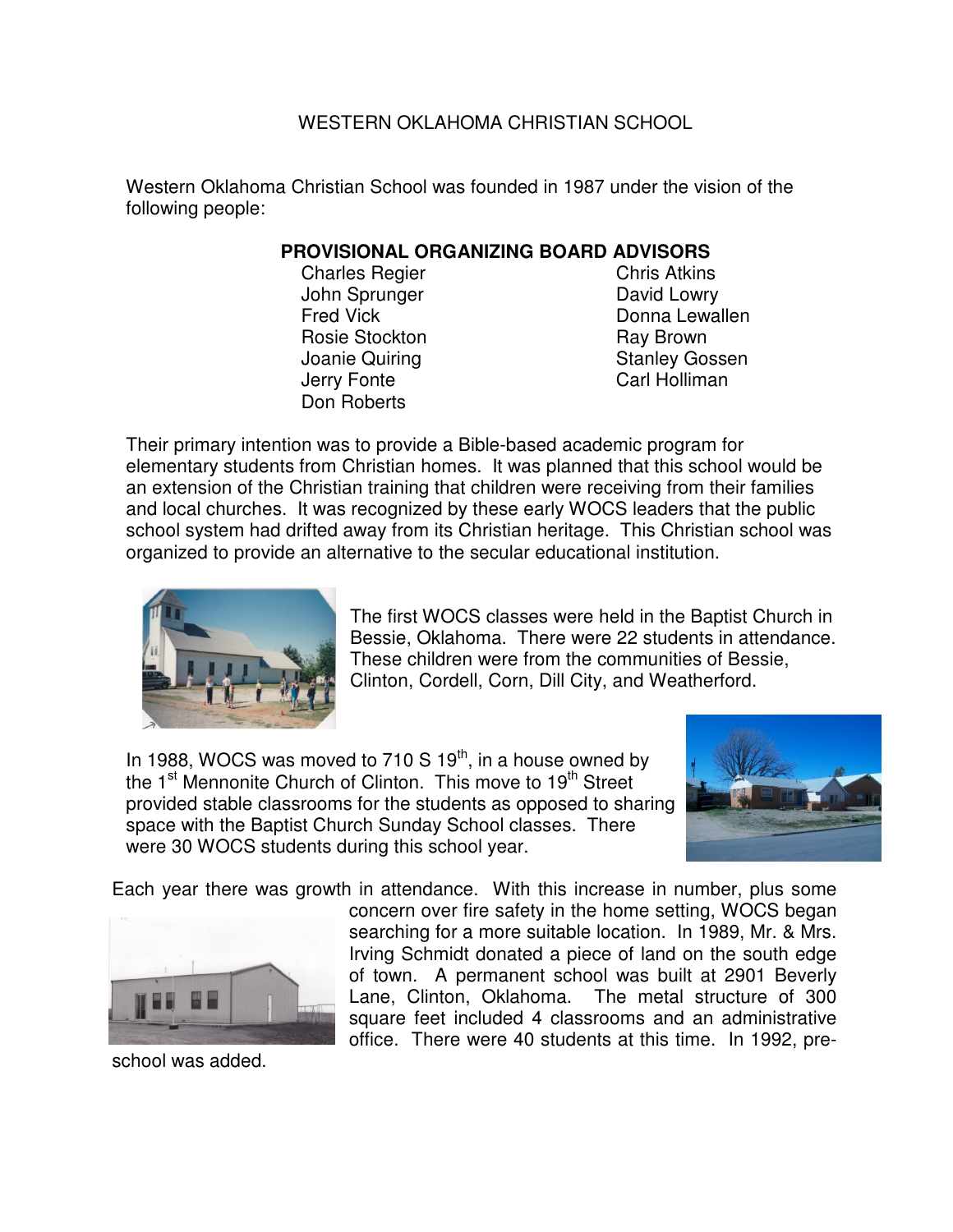In 1994, enrollment in particular grades was reaching the pre-determined limit. After consulting with the constituency, the Board initiated a building project to add 250 square feet to the 1989 structure. As money was available, this space was divided into 4 additional classrooms. In the 1994-95 school year, there were 71 students at WOCS. The staff included 5 full-time teachers, 1 part-time art teacher and a part-time secretary.



The school has a reputation for excellent scholarship, and Bible is taught as a regular school subject. Denominational instruction is not given, but Protestant beliefs are taught from an evangelical perspective. There are prayer times and chapel sessions during each school day. True to the vision of the founding leaders, the heart of the WOCS program is the integration of Christian principles into all areas of elementary school instruction.

The old school bell in front of the school was donated and added in 1991 by Elmer Quiring. It is the old bell from the Missouri one-room school, south of Weatherford. . The brick sign in front of the school was donated by Rueben Wedel of Cordell and the Hank Peters family of Corn in memory of Edna Wedel and Helen Peters.

During the 2010-11 school year, the board saw the need of a second Pre-K at the Weatherford campus. The enrollment was 117 students in all.

In 1997, WOCS applied for accreditation with ACSI (Association of Christian Schools international) and OPSAC (Oklahoma Private School Accreditation Commission). The work on the Self-Study began and a



team came to visit in January, 2002. \*In July, 2002, a letter was received granting accreditation through July, 2009.



In August of 2007, the WOCS School Board decided to follow God's leading and open a campus in Weatherford. We started with Pre-Kindergarten and Kindergarten, two teachers and 9 students. A building fund was started to raise money for an additional classroom wing at the Clinton campus. That school year we had 74 students at both campuses.

The school continued to grow and work on the re-accreditation was completed with a team visit during the 2009-10 school year. This was also the first year to use the new lower elementary classroom wing at the Clinton campus. WOCS had 93 students during that school year.

During the 2010-11 school year, the board saw the need of a second Pre-K at the Weatherford campus. The enrollment was 117 students in all.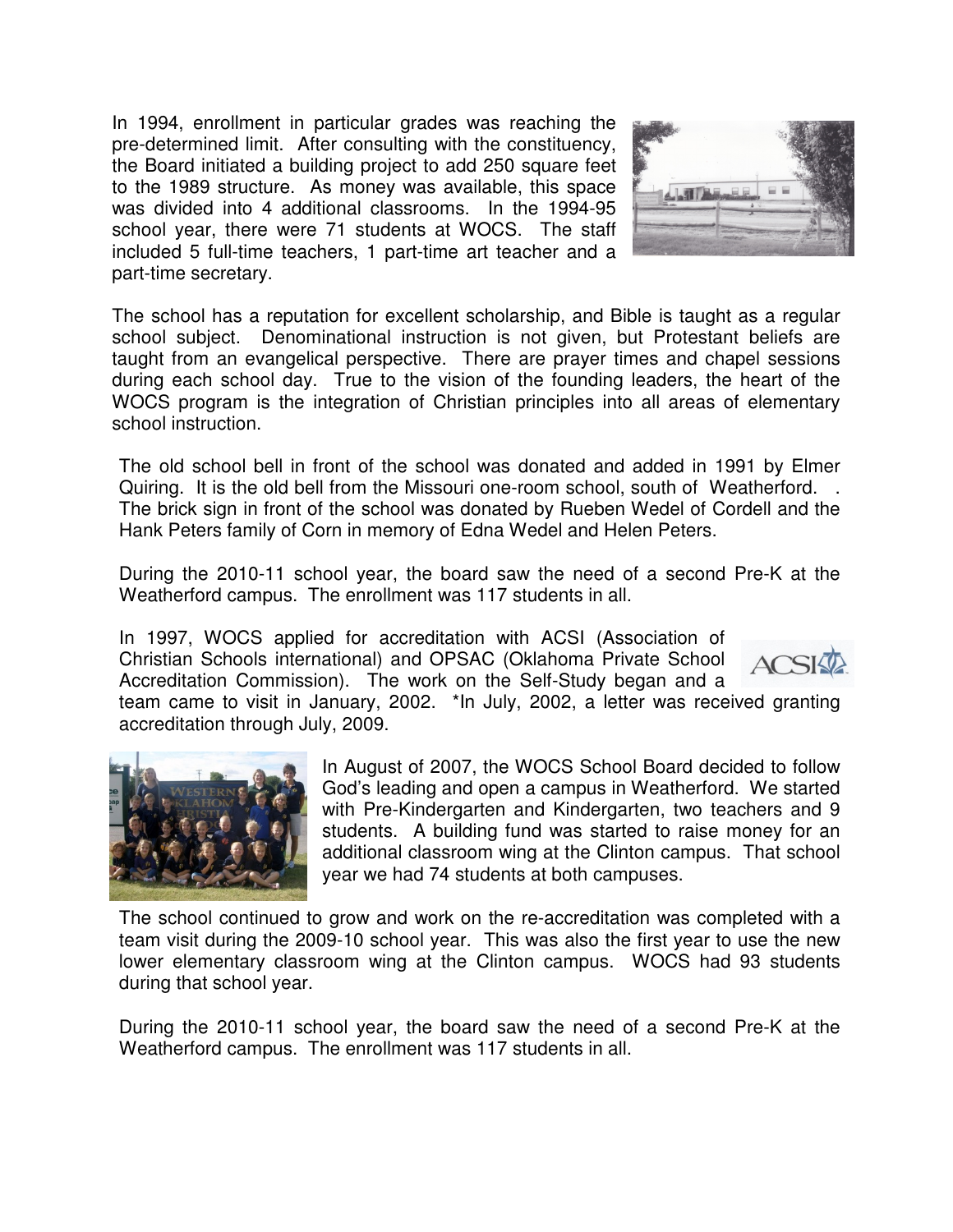

When this school year is complete (2011-12) we will have completed our 25<sup>th</sup> year of changing lives for Christ through Christian education. After much prayer and consideration, the Board voted to start an Elk City campus of Western Oklahoma Christian School. We started a Pre-kindergarten and Kindergarten class with 2 full time teachers and 2 parttime teachers. We have 12 students there at this time and enrollment looks good for the 2012-13 school.

God has truly been faithful to WOCS over the past twenty-five years. There were many times that we didn't know where the money for the paychecks would come from and God would send a donation in the mail or I would find cash on my desk from an unknown donor.

I especially want to thank the teachers, staff and board through the years that have made WOCS what it is. Without their dedication and hard work and the parents who faithfully send their students, WOCS would not be the light in the community that it is.

May God continue to bless all who come through the doors of our school.

Serving Christ and his church family,

Joanie Quiring, Principal

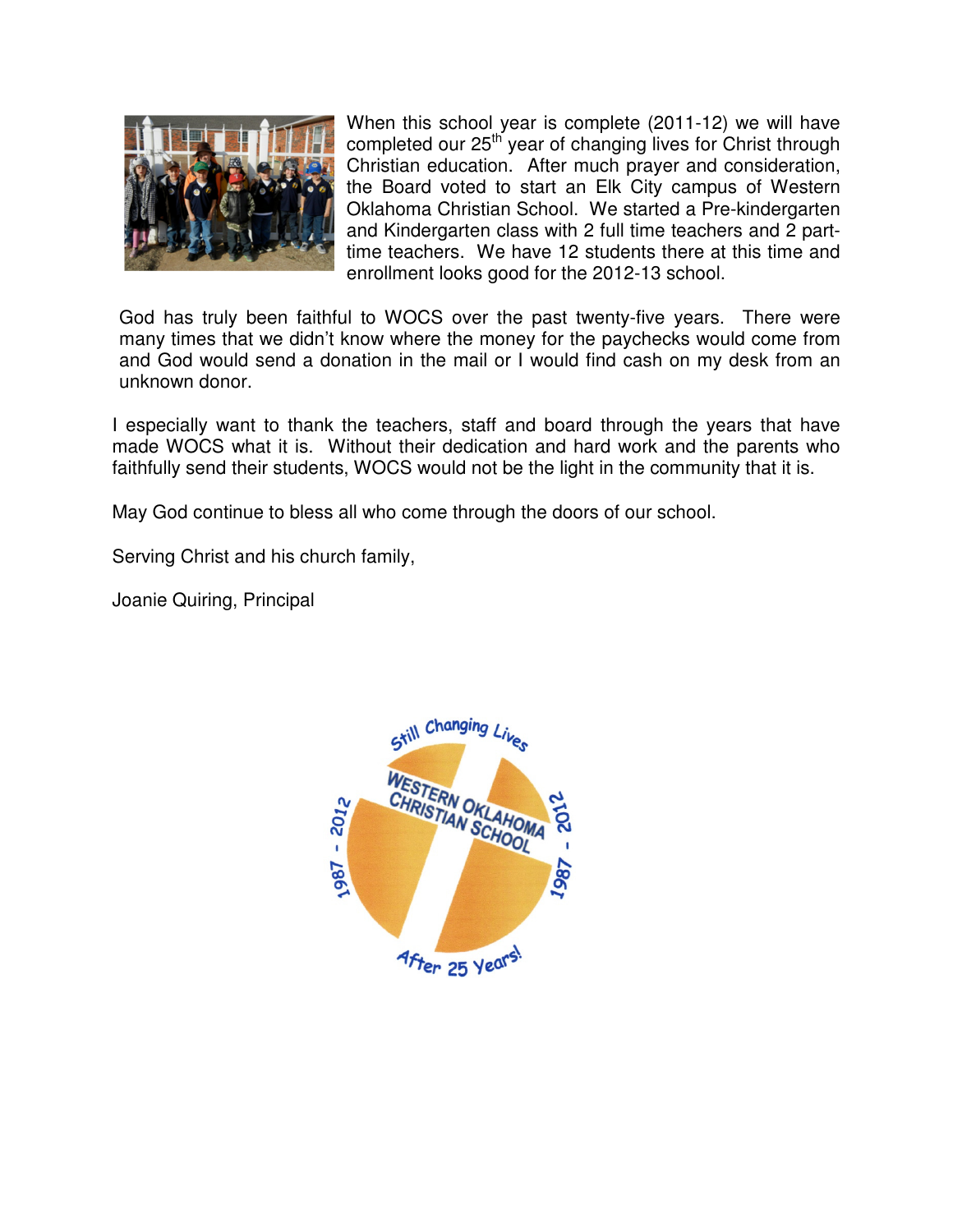**STAFF** 

& STUDENTS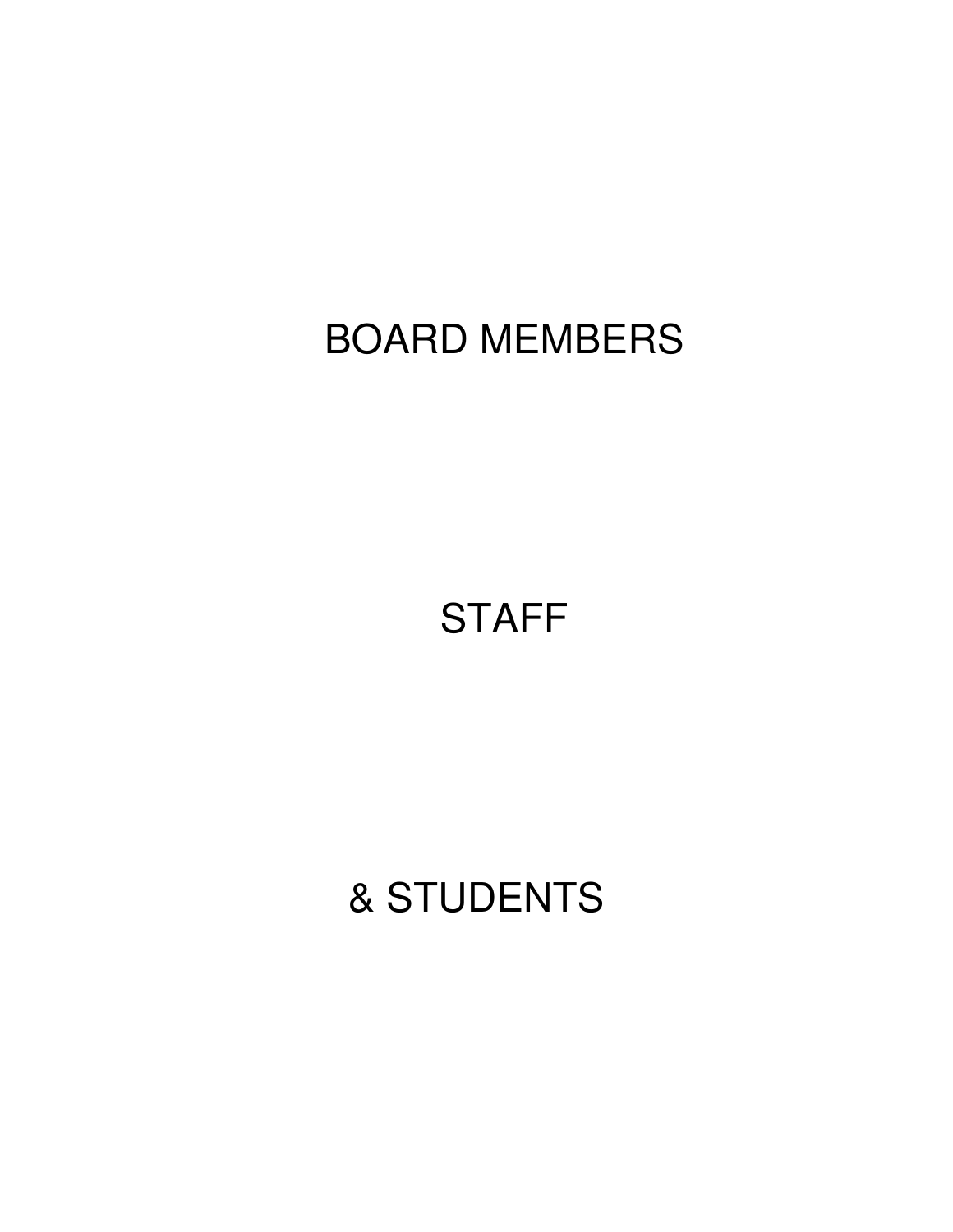Chris Atkins **Chris Atkins** Ray Brown **Chris Atkins** Carl Holliman **Carl Holliman** Don Roberts Conte

Fred Vick

Rosie Stockton

#### **STAFF**

Jerry Fonte – Administrator Diane Peters – Kindergarten Joanie Quiring – 1st, 2<sup>nd</sup> & 3<sup>rd</sup> Grades Ruth Killman –  $4^{\text{th}}$ , 5<sup>th</sup> & 6<sup>th</sup> Grades (1<sup>st</sup> Semester) Erma Ratzlaff -  $4^{th}$ ,  $5^{th}$  &  $6^{th}$  Grades (2nd Semester)

#### **GRADUATES**

Namen Bouma

#### PLACE WHERE WE MET

Bessie Mission in Bessie, OK

### 1988 – 1989

#### BOARD MEMBERS

Chris Atkins Kathy Boone Ray Brown Johnny Phifer Rosie Stockton

#### STAFF

ElRoy Ratzlaff – Administrator  $(1<sup>st</sup>$  Semester) Joanie Quiring – 1<sup>st</sup>, 2<sup>nd</sup> & 3<sup>rd</sup> Grades Administrator (2<sup>nd</sup> Semester) Diane Peters – Kindergarten (1/2 days) Erma Ratzlaff -  $4^{\text{th}}$ ,  $5^{\text{th}}$  &  $6^{\text{th}}$  Grades Mrs. Clara Schmidt - Chapel

## GRADUATES<br>Melanie Brown

Melanie Brown Casey Crayton Casey Crayton Shannon Pierce<br>
Michael Wilhelm<br>
Michael Wilhelm Michael Wilhelm

#### PLACE WHERE WE MET

710 S 19<sup>th</sup>, Clinton, OK (Next to the First Mennonite Church)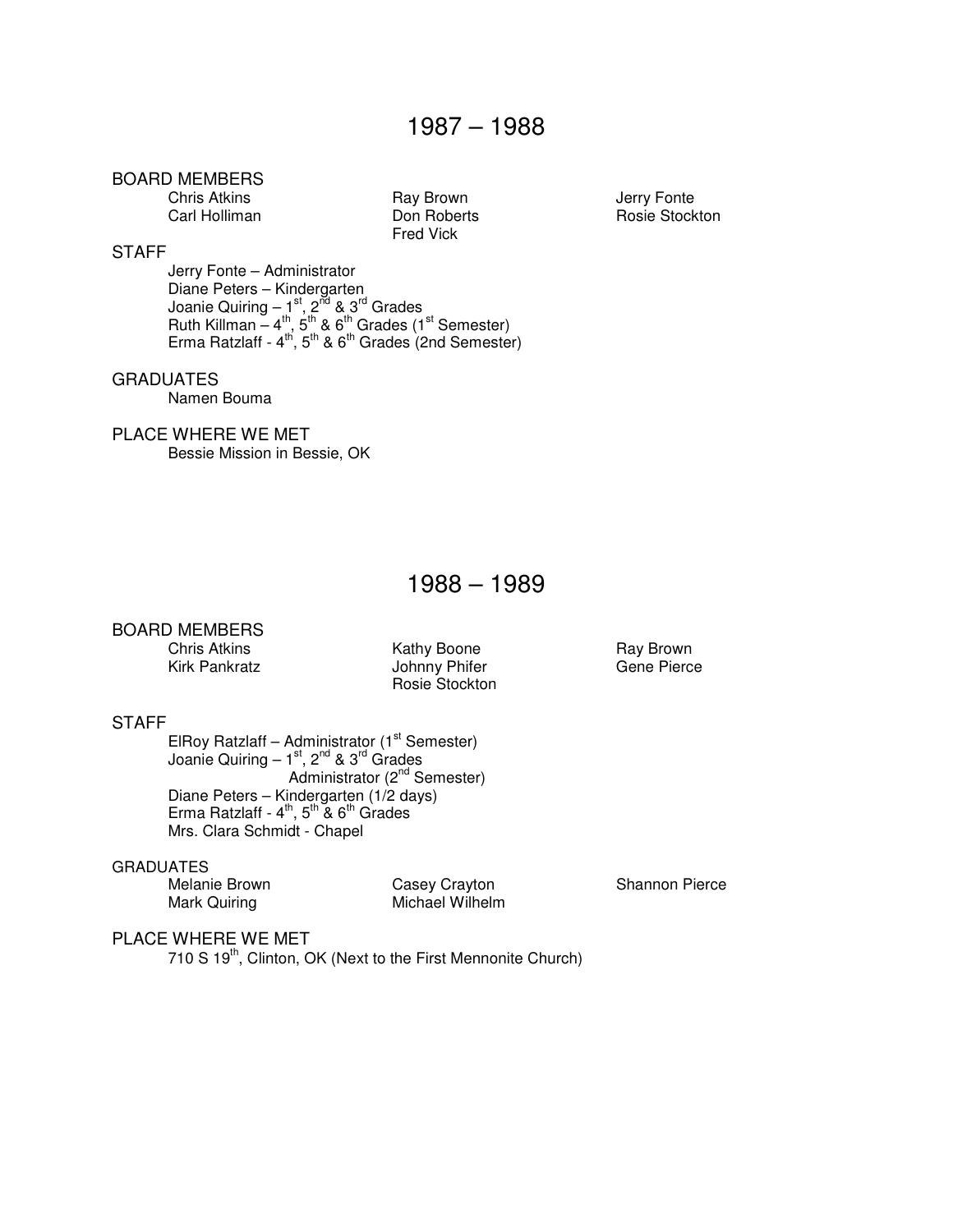John Milkeraitis

Chris Atkins Kathy Boone Lonnie Heinrichs

#### **STAFF**

Joanie Quiring – Principal & 1 $st - 4$ <sup>th</sup> (half day) Diane Peters – Kindergarten, 1<sup>st</sup> & 2<sup>nd</sup> (half day) Kelly Stephens –  $4^{\text{th}}$  (half day),  $5^{\text{th}}$  &  $6^{\text{th}}$ Mrs. Clara Schmidt – Chapel & German

#### GRADUATES

 Buddy Benson Jason Goeringer Lennon Patton Gary Stephenson J.T. Unruh

#### PLACE WHERE ME MET

Started at  $710 S 19<sup>th</sup>$ , Clinton Moved to WOCS in October of 1989

### 1990 – 1991

#### BOARD MEMBERS

Chris Atkins Lonnie Heinrichs Gary Kliewer Melody Kliewer **Melody Kliewer** John Milkeraitis **Dan Slagle** Roger Stockton

#### **STAFF**

Joanie Quiring – Principal,  $5^\text{th}$  &  $6^\text{th}$ Diane Peters – Kindergarten, 3<sup>rd</sup> & 4<sup>th</sup> (half day) Kelly Stephens –  $2^{\text{nd}}$  &  $3^{\text{rd}}$ Jan England –  $3^{rd}$  & 4<sup>th</sup> (half day) Mrs. Clara Schmidt – Chapel & German

#### **GRADUATES**

Micah Coleman Kevin Gregg Gregg Jake Kelly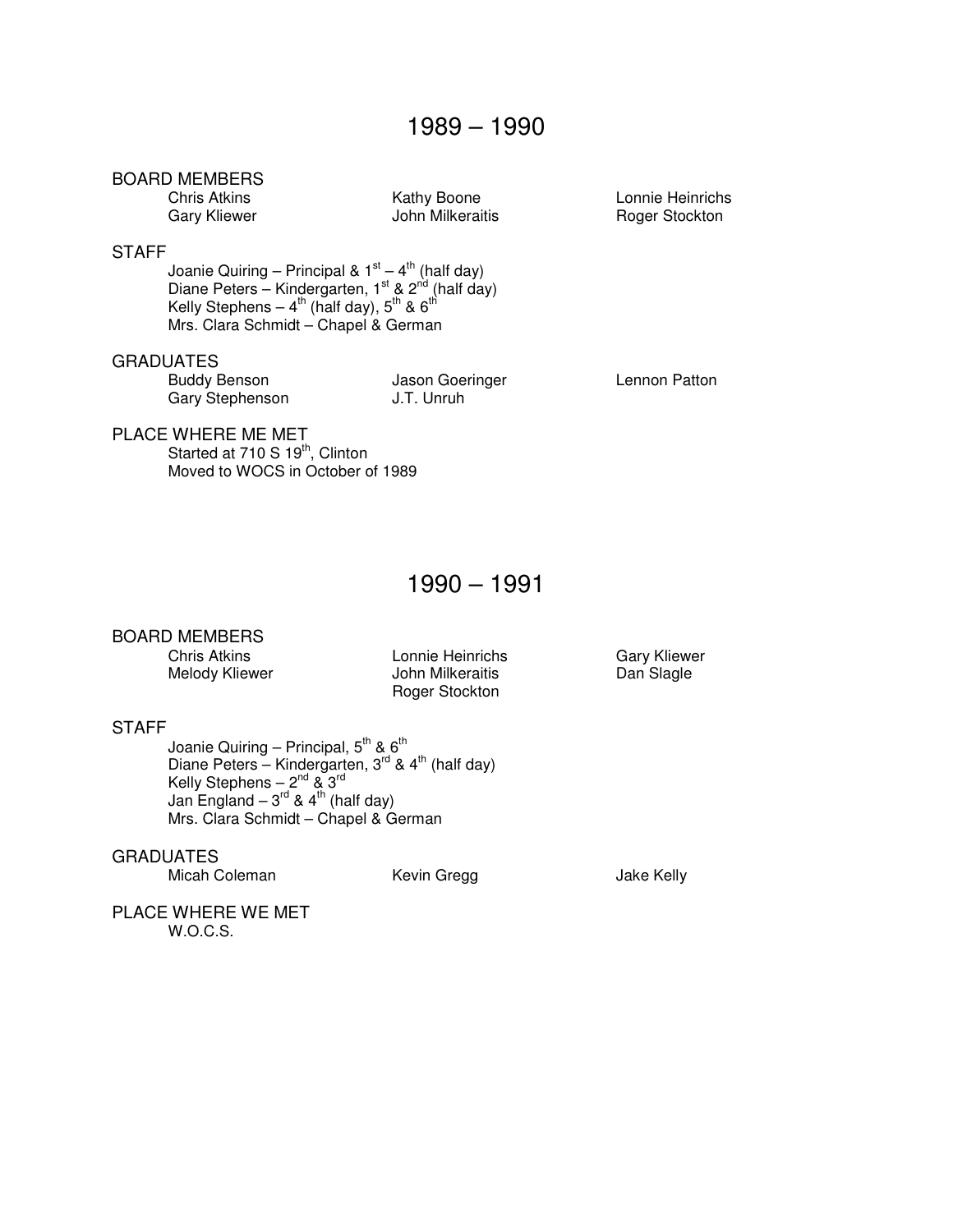Melody Kliewer Roger Stockton

Chris Atkins Loren Dick Lonnie Heinrichs

#### **STAFF**

Joanie Quiring – Principal,  $5^{\text{th}}$  &  $6^{\text{th}}$ Diane Peters – Pre-K & Kindergarten (half-day),  $3^{rd}$  & 4<sup>th</sup> (half day) Diane Lindsey – 1st & 2<sup>nd</sup> Jan England –  $3^{\text{rd}}$  & 4<sup>th</sup> (half day) Mrs. Clara Schmidt – Chapel & German

## GRADUATES<br>Chris Atkins

Chris Atkins **Amy Boone** Amy Boone **Kevin Byrant**<br>
Cari Creed **Amber Oehler** Emily Schmidt Amber Oehler Collin Snider **Randall Stucker** Reggie Weil Bryon Weller

#### PLACE WHERE WE MET W.O.C.S.

### 1992 – 1993

#### BOARD MEMBERS

Chris Atkins **Chris Atkins Community Community** Loren Dick Community George Gagne<br>Connie Heinrichs Christ Christen Bonnie Kliewer Christen Melody Kliewer Lonnie Heinrichs **Bonnie Kliewer** Melody Kliewer

John Milkeraitis

#### **STAFF**

Joanie Quiring – Principal,  $5^{\text{th}}$  &  $6^{\text{th}}$  Jeanne Byars – Pre-K & Kindergarten Diane Lindsey –  $1<sup>st</sup>$  & 2<sup>nd</sup> Diane Peters  $-3^{\text{rd}}$  & 4<sup>th</sup> Mrs. Clara Schmidt – Chapel & German Debbie Enochs - Secretary

#### GRADUATES

Chad Quiring

Kaci Cook **Stacy Kuhns** Krissy Page<br>
Chad Quiring **Stacy Aurely Stacy Communist Cook** Kari Snider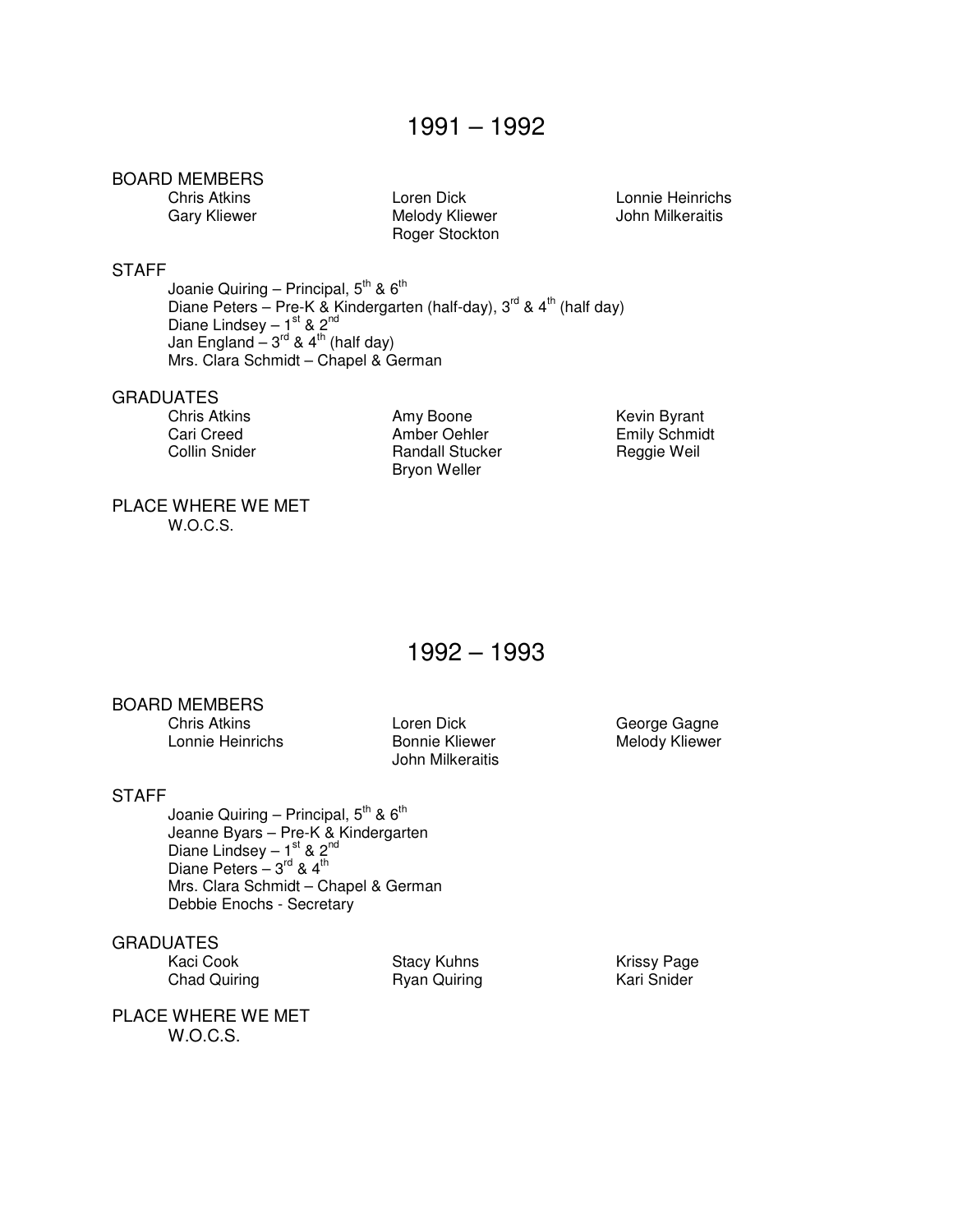Greg Weatherly

Chris Atkins Loren Dick Lonnie Heinrichs Melody Kliewer

#### **STAFF**

Joanie Quiring – Principal,  $5^{\text{th}}$  &  $6^{\text{th}}$  Jeanne Byars – Pre-K & Kindergarten Diane Lindsey –  $1^{\text{st}}$  & 2<sup>nd</sup> Diane Peters –  $3^{\text{rd}}$  &  $4^{\text{th}}$  Mrs. Clara Schmidt – Chapel & German Jan England – Secretary

#### GRADUATES

Ronnie Pauls

Jonathan Atkins **Aaron Lewellen** Aaron Lewellen **Debbie Lindsey** 

PLACE WHERE WE MET W.O.C.S.

## 1994 – 1995

#### BOARD MEMBERS

Kurt Abercrombie Loren Dick Jane Janzen

Melody Kliewer Greg Weatherly

#### **STAFF**

Joanie Quiring – Principal &  $6<sup>th</sup>$  Jeanne Byars – Pre-K & Kindergarten Diane Lindsey –  $1<sup>st</sup>$  & 2<sup>nd</sup> Diane Peters –  $3^{\text{rd}}$  &  $4^{\text{th}}$ Leona Funk –  $5^{\sf th}$  Mrs. Clara Schmidt – Chapel & German Jan England – Art & Secretary

#### **GRADUATES**

Geary Baccus **Carry Baccus** Peter Decher **Peter Search Carry Greg Gaines**<br>
Chad Horn Chaig Kliewer Adrianne Marshall

Jason Hurley **Changes** Craig Kliewer<br>
Jeff Peters **Changes** Luke Snider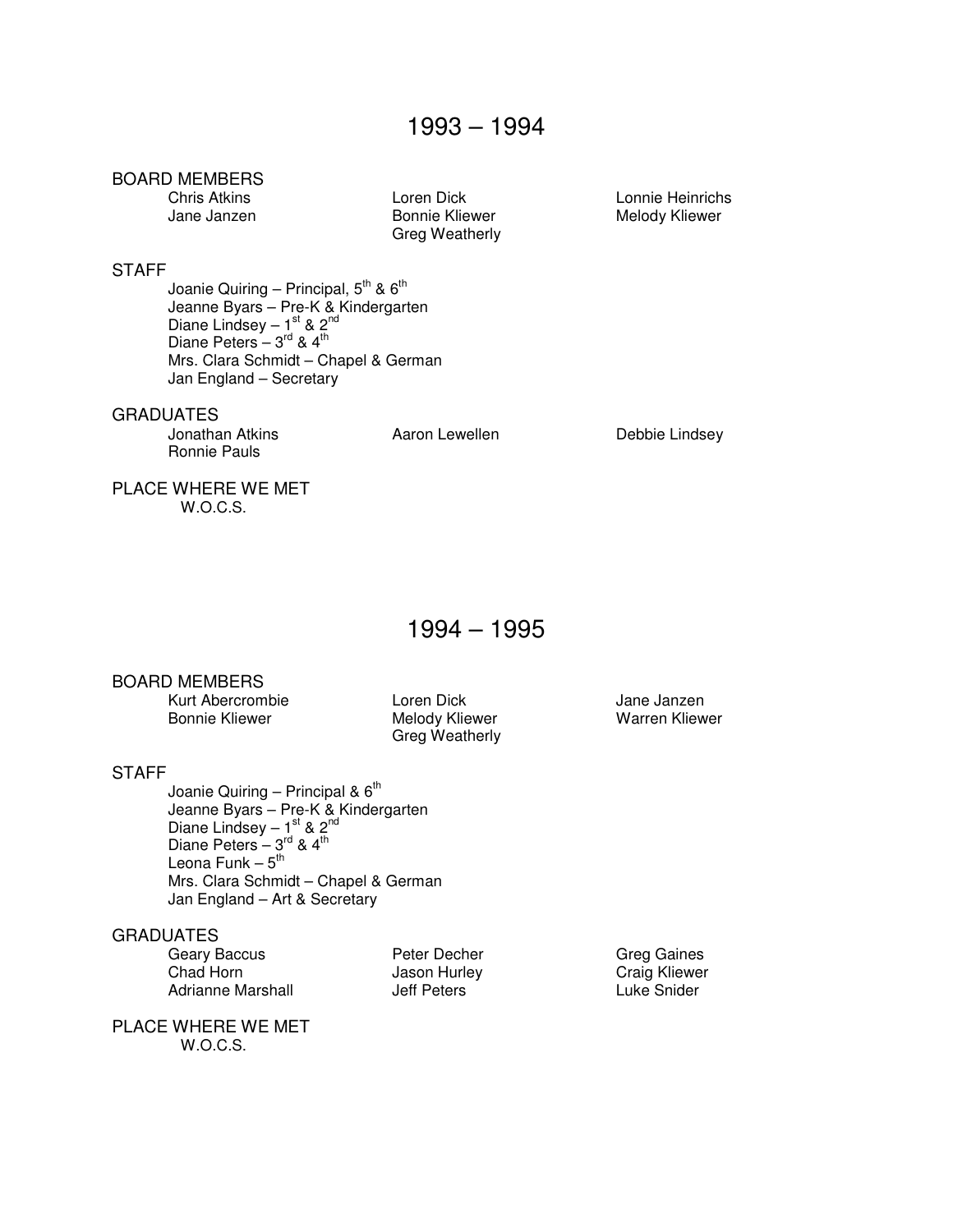Kurt Abercrombie Loren Dick Jane Janzen

Melody Kliewer Greg Weatherly

#### **STAFF**

Joanie Quiring – Principal,  $5^{\text{th}}$  &  $6^{\text{th}}$  Jeanne Byars – Pre-K & Kindergarten Diane Lindsey –  $1^{st}$  &  $2^{nd}$ Leona Funk –  $3^{\text{rd}}$ Diane Peters –  $4^{\text{th}}$  Mrs. Clara Schmidt – Chapel & German Jan England – Art Michelle Eidson - Secretary

#### GRADUATES

Dana Anderson **Communist Some** Boone **Brooks Braffett** 

Nicholas Kliewer **Caleb Lester** Caleb Lester David Lindsey Cylina Weatherly

PLACE WHERE WE MET W.O.C.S.

## 1996 – 1997

#### BOARD MEMBERS

 Kurt Abercrombie Loren Dick Kenny Dyck Bonnie Kliewer Melody Kliewer

Greg Weatherly

#### **STAFF**

Joanie Quiring – Principal,  $5^{\text{th}}$  &  $6^{\text{th}}$ Jan England – Pre-K & Art (Pre-K –  $6^{th}$ ) Denice Kuhns – Kindergarten Meri Taylor – 1<sup>st</sup> & 2<sup>nd</sup> Leona Funk –  $3^{\text{rd}}$ Diane Peters  $-4<sup>th</sup>$ Norma Baccus – P.E. –  $(K - 6<sup>th</sup>)$ Amy Briscoe – Music –  $(K - 6<sup>th</sup>)$  Mrs. Clara Schmidt – Chapel & German Michelle Eidson - Secretary

## GRADUATES<br>Jacob Baccus

Tanner Burnes Kayla Kafka Brad Kliewer Craig Dyck Adam Lewellen Nickie Woods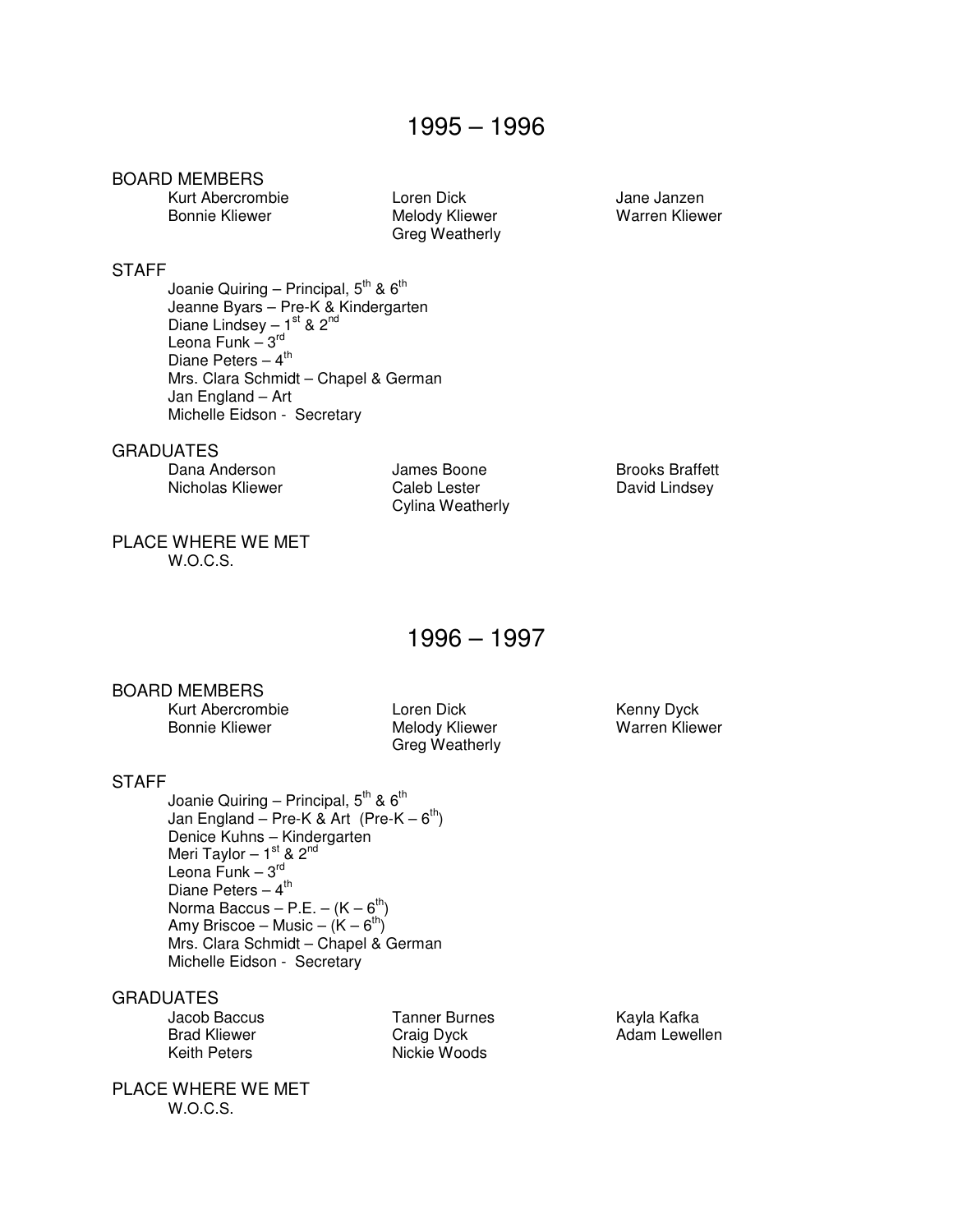Kurt Abercrombie Loren Dick Kenny Dyck

Melody Kliewer Greg Weatherly

#### **STAFF**

Joanie Quiring – Principal,  $5^{\text{th}}$  &  $6^{\text{th}}$  Denice Kuhns – Pre-K & Kindergarten Diane Peters  $-1<sup>st</sup>$ Norma Baccus –  $2^{nd}$  & P.E. Leona Funk – 3<sup>rd</sup> Tamara Phillips  $-4$ <sup>th</sup> Jan England - Art & 5<sup>th</sup> & 6<sup>th</sup> Science Mrs. Clara Schmidt – Chapel & German Patty Lewellen – Music & Secretary

GRADUATES

David Kliewer

Matt Decher Ali Dry Barry Kliewer

#### PLACE WHERE WE MET W.O.C.S.

### 1998 – 1999

#### BOARD MEMBERS

Kurt Abercrombie **Loren Dick** Kenny Dyck Michelle Eidson **Warren Kliewer** Randy Thomas

Greg Weatherly

#### **STAFF**

 Joanie Quiring – Principal Denice Kuhns – Pre-K & Kindergarten Diane Peters  $-1$ <sup>st</sup> Leona Funk  $-2<sup>nd</sup>$ Nancy Weathers  $-3^{\text{rd}}$  & 4<sup>th</sup> Tamara Phillips –  $5^{th}$  &  $6^{th}$  Mrs. Clara Schmidt – Chapel & German Patty Lewellen – Music & Secretary

## GRADUATES<br>Renee Bell

Megan Coit **Cody Eidson** Vangie Funk Tegan Phillips Ryan Schmidt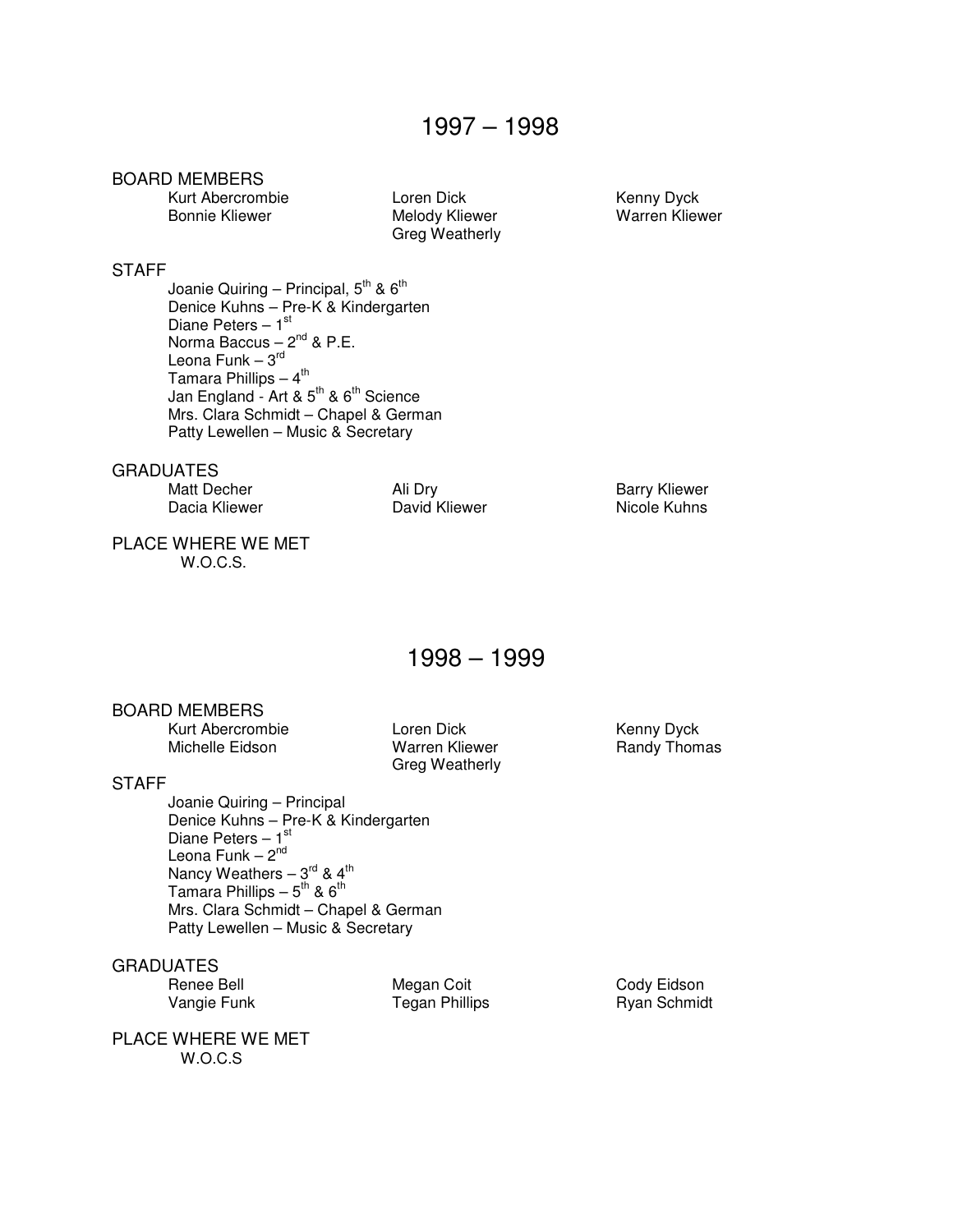Kurt Abercrombie Loren Dick Jan England Warren Kliewer Terry Rickel Christye Stei

Randy Thomas

Christye Steigman

### STAFF

 Joanie Quiring – Principal Denice Kuhns – Pre-K, Kindergarten & Music Diane Peters  $-1$ <sup>st</sup> Leona Funk  $-2<sup>nd</sup>$ Ruth Martina  $-3^{rd}$ Norma Baccus – 4th Tamara Phillips –  $5^{\text{th}}$  &  $6^{\text{th}}$  Mrs. Clara Schmidt – Chapel & German Patty Lewellen – Secretary

**GRADUATES** 

| Kaleb Abercrombie |  |
|-------------------|--|
| Carlin Dyck       |  |

Brent Brown **Erin Dick** Jeremy Nichols **Lori Shaddon** 

#### PLACE WHERE WE MET W.O.C.S.

2000 – 2001

#### BOARD MEMBERS

Kurt Abercrombie Loren Dick Jan England<br>
Sarah Hirschman Terry Rickel Christye Stei

Randy Thomas

Christye Steigman

#### **STAFF**

 Joanie Quiring – Principal Amber Sawatzky - Pre-K & Kindergarten (first semester) Carol Wahnee – Pre K & Kindergarten (second semester) Diane Peters  $-1<sup>st</sup>$ Leona Funk  $-2<sup>nd</sup>$ Ruth Martina  $-3^{rd}$ Dora Miller  $-4$ <sup>th</sup> Tamara Phillips  $-5^{th}$  & 6th Mrs. Clara Schmidt – Chapel & German Patty Lewellen – Secretary

GRADUATES<br>Andrew Thome

Nathan Weatherly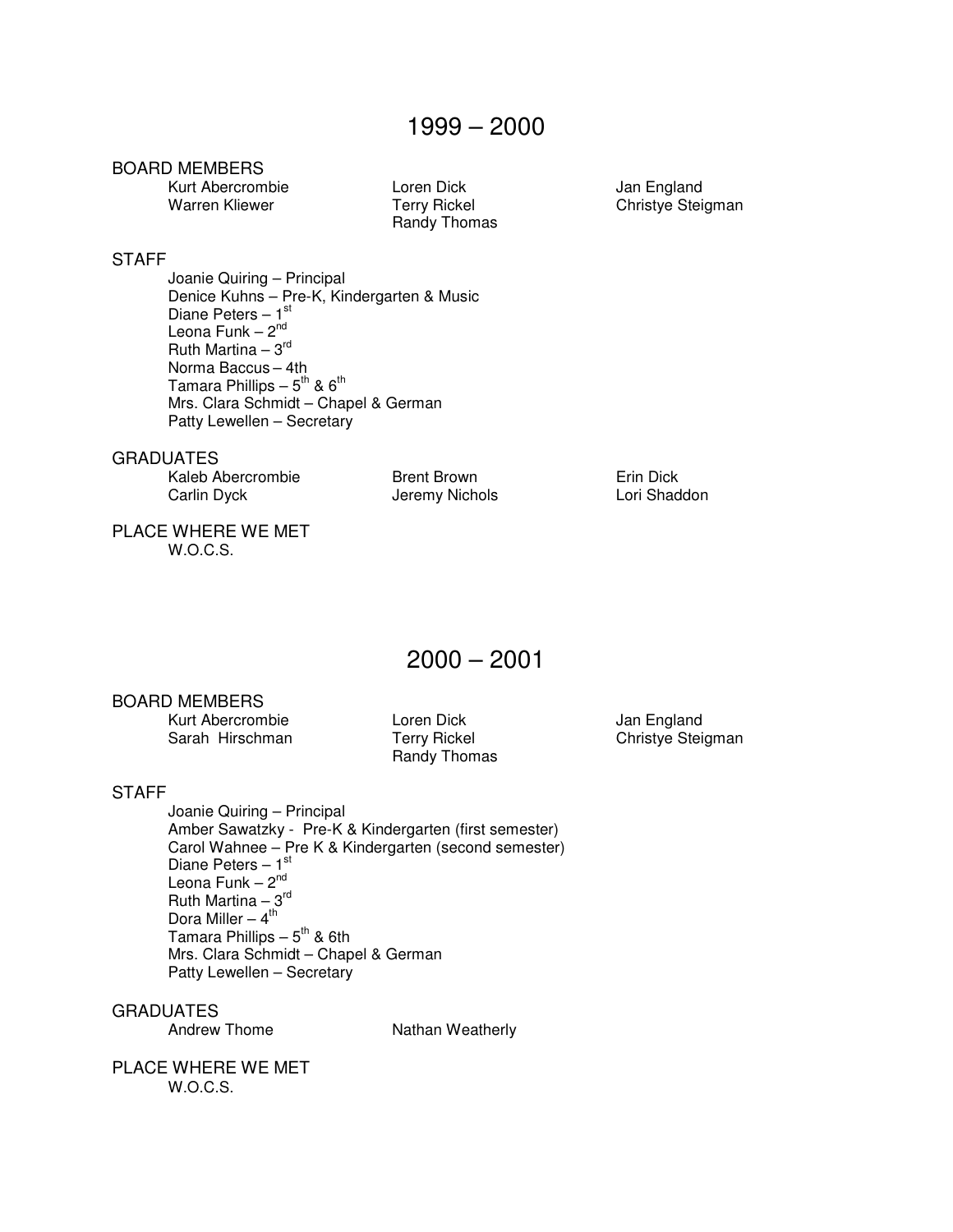STAFF<br>Joanie Quiring - Principal

Leona Funk  $-2<sup>nd</sup>$ Ruth Martina –  $3<sup>rd</sup>$  Connie Grube – 4th Dora Miller – 5th Tamara Phillips – 6th

Kurt Abercrombie Loren Dick Jan England<br>Johnny Friesen Sarah Hirschman Terry Rickel Sarah Hirschman Betty Wedel

Mrs. Clara Schmidt – Chapel & German Carol Wahnee – Pre K & Kindergarten Jane Austin – Music Diane Peters – 1<sup>st</sup> Terry Rickel – Secretary

GRADUATES

 Justin Misner Gene Nickel McKenzie Smith Candi Steigman

McKensey Coit **Logan Heck** Tanner Janning

PLACE WHERE WE MET W.O.C.S.

2002 – 2003

#### BOARD MEMBERS

Kurt Abercrombie Loren Dick Jan England<br>Johnny Friesen Sarah Hirschman Terry Rickel

Sarah Hirschman Betty Wedel

#### **STAFF**

 Joanie Quiring – Principal Carol Wahnee – Pre K & Kindergarten Diane Peters – 1st<br>Leona Funk – 2<sup>nd</sup> Connie Grube  $-4$ <sup>th</sup> Leona Funk –  $2^{nd}$  Robina Coffey –  $5^{th}$ Ruth Martina –  $3^{\text{rd}}$  and  $3^{\text{rd}}$  Jennifer Davidson –  $6^{\text{th}}$ Jane Austin – Music **Dora Miller – P.E.**  Mrs. Clara Schmidt – Chapel & German Terry Rickel – Secretary

#### **GRADUATES**

Abbie Abercrombie Hannah Austin Zachary Burdick<br>Curtis Dick Corinne Friesen Corey Harms Kristin Kliewer **Carolyn Koop** Brandon Mack Shane Steigman Trevor Weatherly **Amanda Wedel** 

PLACE WHERE WE MET W.O.C.S.

Corinne Friesen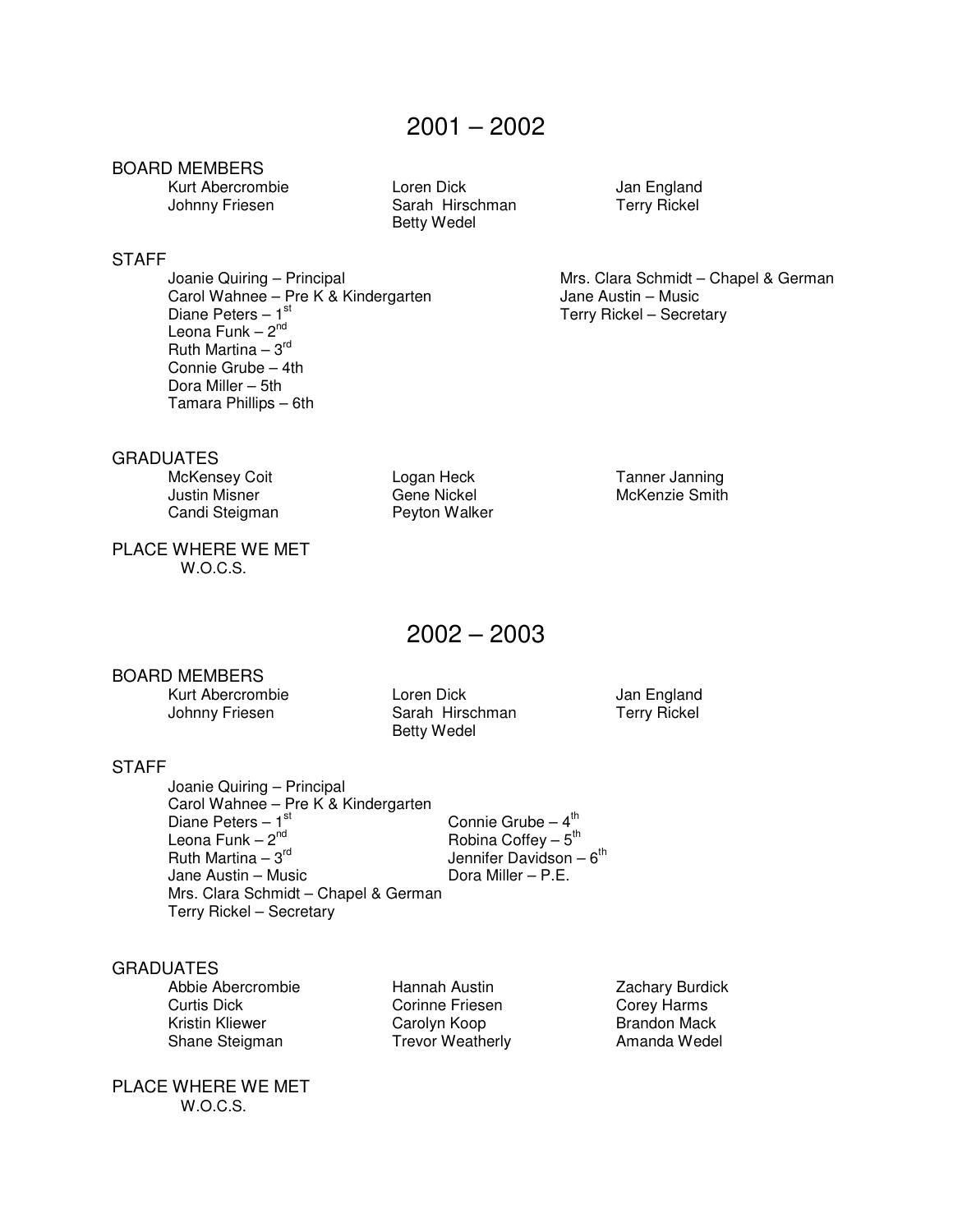Kurt Abercrombie Loren Dick Johnny Friesen<br>
Kenton Javorsky Debra Penner Terry Rickel Kenton Javorsky

Betty Wedel

#### STAFF Joanie Quiring – Principal Mandi Cornelius – Pre K & Kindergarten Diane Peters –  $1^{st}$  Connie Grube –  $4^{th}$ Leona Funk –  $2^{\text{nd}}$  Robina Coffey –  $5^{\text{th}}$  &  $6^{\text{th}}$ Carol Wahnee –  $3^{rd}$  Jane Austin – Music Mrs. Clara Schmidt – Chapel & German Loretta Abercrombie – P.E.

#### **GRADUATES**

Hope Brown Taylor Ensz Nic Leppke<br>
Charidee Rhoads Aaron Snider Charidee Rhoads

Terry Rickel – Secretary

PLACE WHERE WE MET W.O.C.S.

2004 – 2005

#### BOARD MEMBERS

Kurt Abercrombie **Martin Hall** Loren Dick **Martin Hall** Kenton Javorsky **Debra Penner** Terry Rickel

Betty Wedel

#### **STAFF**

 Joanie Quiring – Principal Mandi Cornelius – Pre K & Kindergarten<br>Diane Peters – 1<sup>st</sup> Diane Peters –  $1^{st}$  Connie Grube –  $4^{th}$ Leona Funk – 2<sup>nd</sup> Jennifer Sands – 5th Kimberley Mullican –  $3^{rd}$ <br>Jane Austin – Music Robina Coffey  $-6^{th}$ Loretta Abercrombie – P.E. Mrs. Clara Schmidt – Chapel & German Terry Rickel – Secretary

#### GRADUATES

Joshua Hall<br>Fallon Spears

**Brett Steigman** 

Emily Dick Alyssa Friesen Adriana Gonzales

PLACE WHERE WE MET

W.O.C.S.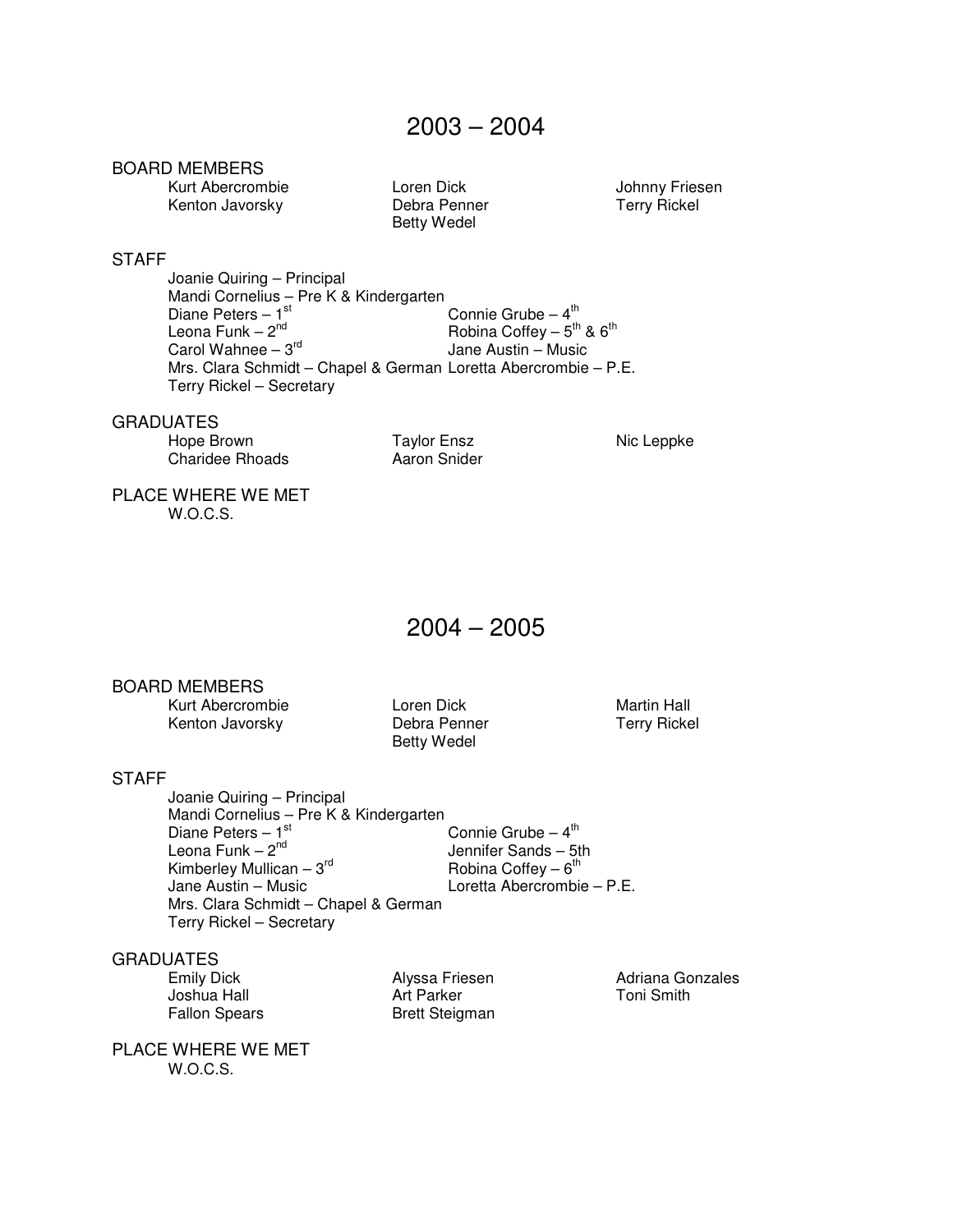Kurt Abercrombie Loren Dick Martin Hall Kenton Javorsky

Betty Wedel

#### **STAFF**

 Joanie Quiring – Principal Mandi Cornelius – Pre K & Kindergarten Diane Peters –  $1^{st}$  Connie Grube –  $4^{th}$ Connie Grube  $-4^{\text{th}}$ Leona Funk –  $2^{nd}$  Dora Miller – 5th Kimberley Mullican – 3rd Robina Coffey – 6th Robina Coffey -  $6^{th}$ Rhonda Goering – Music Mrs. Clara Schmidt – Chapel & German Terry Rickel – Secretary

#### GRADUATES

Rebecca Austin **Paul Blake** Paul Blake Jennifer Bose<br>
Britney Brown Stetson Flaming **Stets** Juliana Leppke Britney Brown Stetson Flaming<br>
Jessica Penner Brittney Rickel

Brittney Rickel Taylor Smith

PLACE WHERE WE MET W.O.C.S.

### 2006 – 2007

#### BOARD MEMBERS

Kurt Abercrombie Sharon Cox Loren Dick

Kenton Javorsky Terry Rickel

#### **STAFF**

 Joanie Quiring – Principal Cher Brown – Pre K & Kindergarten Diane Peters – 1<sup>st</sup> Connie Grube – 4<sup>th</sup> Connie Grube – 4<sup>th</sup> Connie Grube – 4<sup>th</sup> Mandi Cornelius –  $2<sup>nd</sup>$ Kimberley Mullican –  $3<sup>rd</sup>$ <br>Rhonda Goering – Music Mrs. Clara Schmidt – Chapel & German Terry Rickel – Secretary

Robina Coffey  $-6$ <sup>th</sup> Jolie Hicks – Pre-K Music<br>Susan Potter – P.E.

**GRADUATES** 

Keith Cox Scott Dick Alexis Rickel Dean Schmidt Sam Wollmann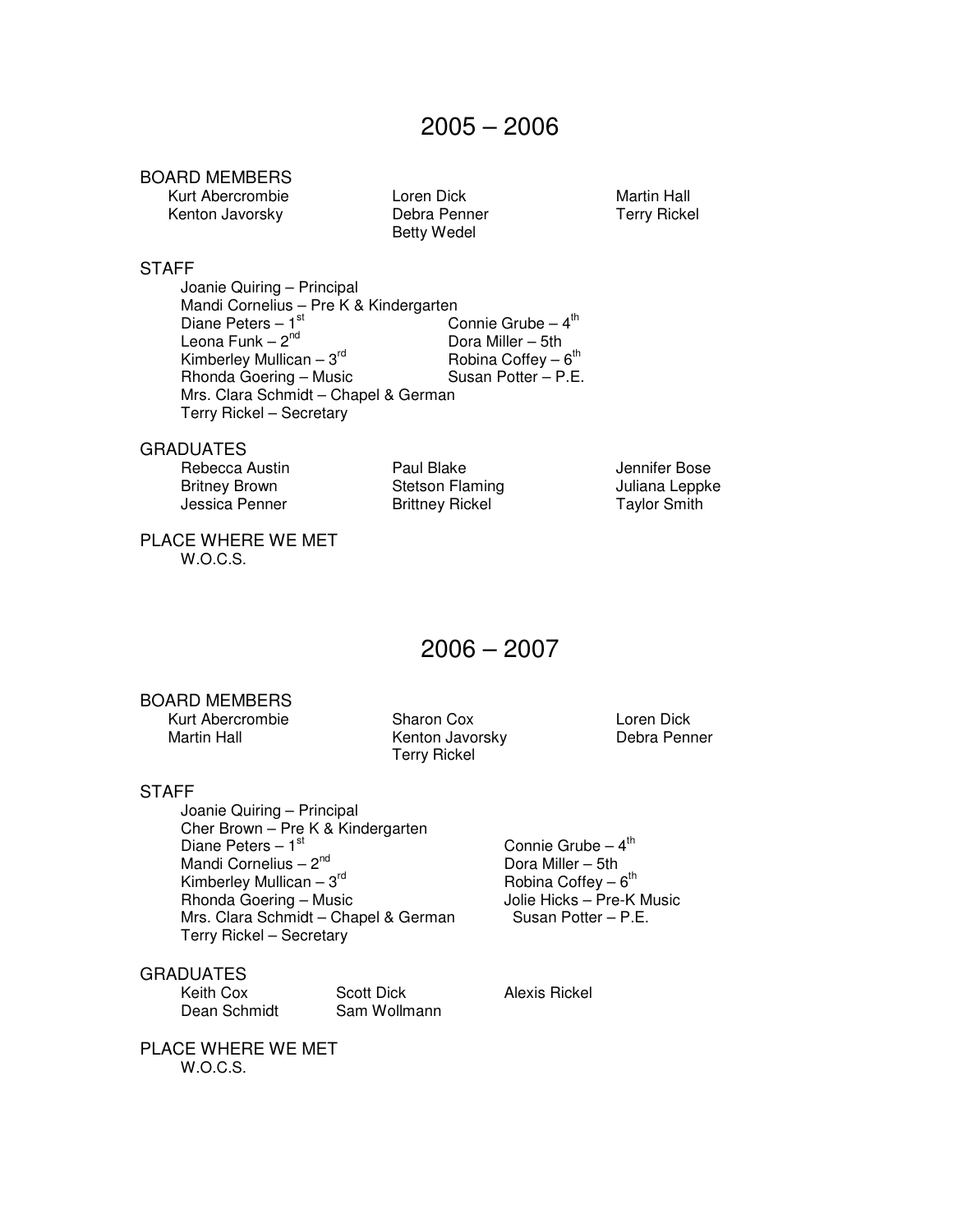## BOARD MEMBERS<br>Gary Amen

Bonnie Kliewer **Debra Penner** Brett Russell

Wes Spalding

Sharon Cox Kenton Javorsky

#### **STAFF**

Joanie Quiring – Principal Terry Rickel – Secretary<br>Cher Brown – Pre K & Kindergarten Kristen Yoder – Pre-K Aide Cher Brown – Pre K & Kindergarten<br>Diane Peters – 1<sup>st</sup> Denise Chastain –  $2^{nd}$ <br>
Kimberley Mullican –  $3^{rd}$ <br>
Lindy Miller – 6<sup>th</sup> Kimberley Mullican –  $3^{\text{rd}}$ <br>Susan Potter – P.E. Caleb Creed – Music Lyndsey Williams – W Pre-K<br>Mrs. Clara Schmidt – Chapel/German Mandi Cornelius – W K & 1st Mrs. Clara Schmidt – Chapel/German

Connie Grube –  $4<sup>th</sup>$  Dora Miller – 5th Renee Koscheski - Spanish

Renee Koscheski - Spanish<br>Lyndsey Williams – W Pre-K

#### GRADUATES

Jay Penner Emily Spalding

Christy Brown Jasilin Hall Asheligh Horn

#### PLACE WHERE WE MET

W.O.C.S. (Clinton) & Life Fellowship Family Life Center (W'ford)

### 2008 – 2009

#### BOARD MEMBERS

Bonnie Kliewer **Debra Penner** Brett Russell Wes Spalding

Gary Amen **Jeramie Bradford** Kenton Javorsky

#### **STAFF**

Joanie Quiring – Principal Terry Rickel – Secretary<br>Leslie Eberly – Pre K, Music & W PE Connie Grube – 4<sup>th</sup> Leslie Eberly – Pre K, Music & W PE Connie Grube – Cher Brown - Kindergarten Dora Miller – 5th Cher Brown - Kindergarten **Dora Miller – 5th**<br>Diane Peters – 1<sup>st</sup> Unit Viller – 6<sup>th</sup> Diane Peters – 1<sup>st</sup>  $\overline{ }$  Lindy Miller – 6<sup>th</sup><br>Denise Chastain – 2<sup>nd</sup> Susan Potter – P.E. Denise Chastain –  $2^{nd}$ <br>Kimberley Mullican –  $3^{rd}$ Mrs. Clara Schmidt – Chapel/German Lyndsey Williams – W Pre-K<br>Lacey George – W Kindergarten Mandi Cornelius – W 1<sup>st</sup> /2nd Lacey George – W Kindergarten

#### GRADUATES

Aevry Hayes **Mesley Javorsky** Riley Kliewer Jordan Penner Alexa Rodriquez Chandler Smith

#### PLACE WHERE WE MET

W.O.C.S. (Clinton) & Life Fellowship Family Life Center (W'ford)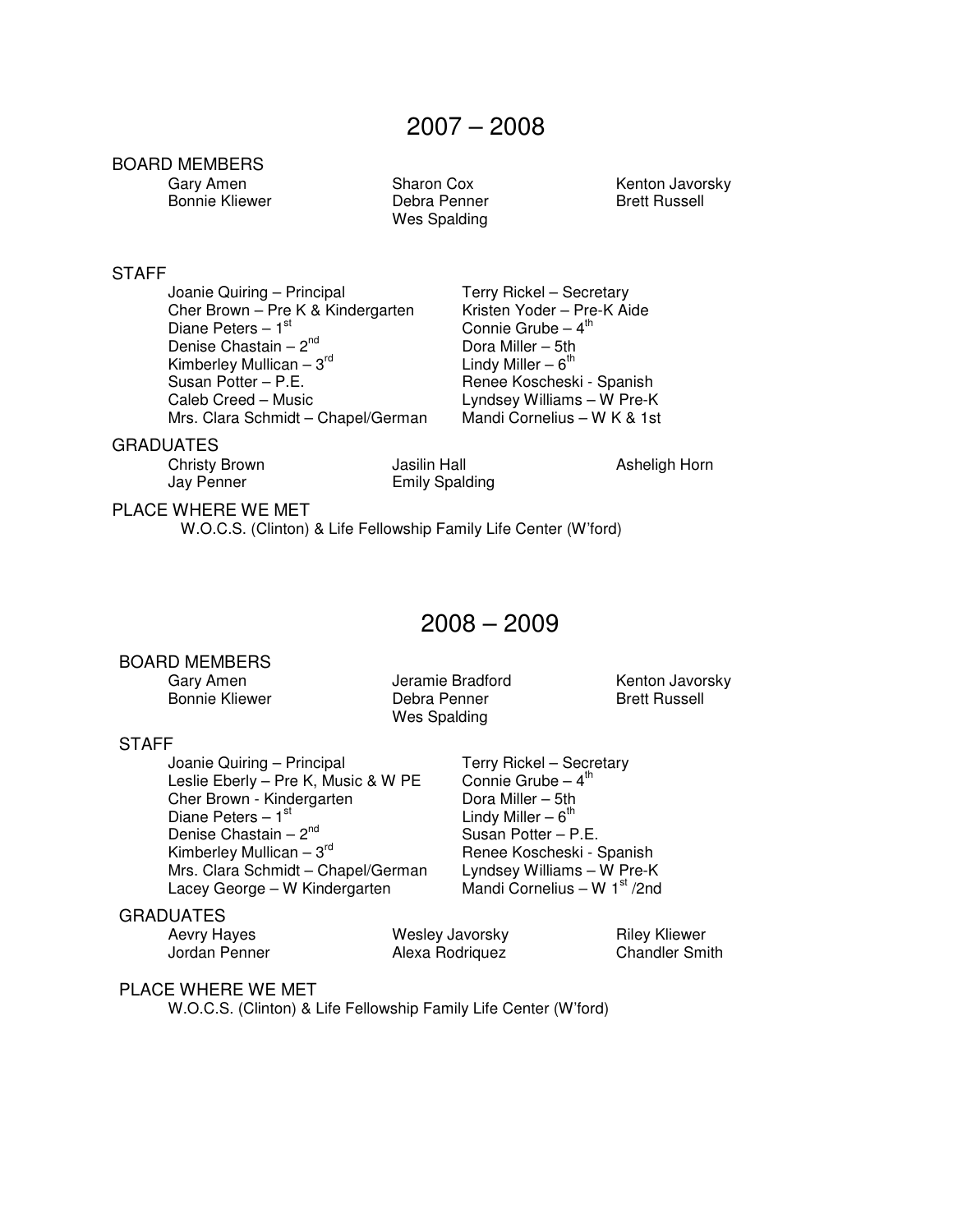Amy Fiegener - Art

& Spanish

Renee Koscheski - Spanish<br>Elizabeth Amen – W Pre-K

#### BOARD MEMBERS

Gary Amen **Gary Amen** Jeramie Bradford Kenton Javorsky Bonnie Kliewer **Markt School Hollow** Johnny Red **Brett Russell** Wes Spalding

#### **STAFF**

Joanie Quiring – Principal Terry Rickel – Secretary<br>Leslie Eberly – Pre K, 6<sup>th</sup> & Music Connie Grube – 4<sup>th</sup> Leslie Eberly – Pre K,  $6<sup>th</sup>$  & Music Cher Brown - Kindergarten Cher Brown - Kindergarten Dora Miller –  $5^{th}$  &  $6^{th}$  Grades<br>Diane Peters – 1<sup>st</sup> Amy Fiegener - Art Kimberley Mullican –  $2^{nd}$ <br>
Phyllis Hobbs –  $3^{rd}$ <br>
Susan Potter – P.E.<br>
Renee Koscheski - 1 Mrs. Clara Schmidt – Chapel Mandi Cornelius – W Kindergarten Toni Humphrey – W PE/Music

#### GRADUATES

Denton Drinnon **Nichole Gere** Conner Gifford Connor Jones Madeline Mann Madison Musick

#### PLACE WHERE WE MET

W.O.C.S. (Clinton) & Life Fellowship Family Life Center (W'ford)

### $2010 - 2011$

#### BOARD MEMBERS

Kenton Javorsky

 Gary Amen Jeramie Bradford Ashley Hartsell Brett Russell

#### **STAFF**

Joanie Quiring – Principal **Terry Rickel – Admin Assist**<br>Leslie Eberly – Pre K & Music Mrs. Clara Schmidt – Chapel Leslie Eberly – Pre K & Music Cher Brown - Kindergarten Renee Koscheski - Spanish<br>Diane Peters – 1<sup>st</sup> Rene Renew Renet - Arthur Piedener - Arthur Diane Peters – 1<sup>st</sup> Amy Fiegener - Art Kimberley Mullican – 2<sup>nd</sup> Amy Fiegener - Art Elizabeth Grube – 0 Phyllis Hobbs –  $3^{\text{rd}}$ <br>Connie Grube –  $4^{\text{th}}$  Connie Grube – 4th Elizabeth Amen – Pre-K/Art Dora Miller – 5<sup>th</sup>  $\blacksquare$  Toni Humphrey – Pre-K/Spanish Erin Funk – 6<sup>th</sup> Mandi Cornelius – K/Music Susan Potter – P.E.  $\qquad \qquad \text{Anglea Dyck} - 1^{\text{st}} \& \text{PE}$ 

#### GRADUATES

Dakota Clayton **Colt Collins** Colt Collins Amy Freeman Colton Lawrence **Amy Freeman**<br>
Destani Hicks Colton Lawrence Cassidy Listak

Colton Lawrence Laura Marrufo **Morgan Potter Morgan Potter** Allison Russell Dylan Schmidt Carter Smith Carter Smith Audrey Spalding Amanda Watson

#### PLACE WHERE WE MET

W.O.C.S. (Clinton) & Life Fellowship Family Life Center (W'ford)

Elizabeth Grube – Coach & Secy<br>Weatherford Campus

Mandi Cornelius – K/Music